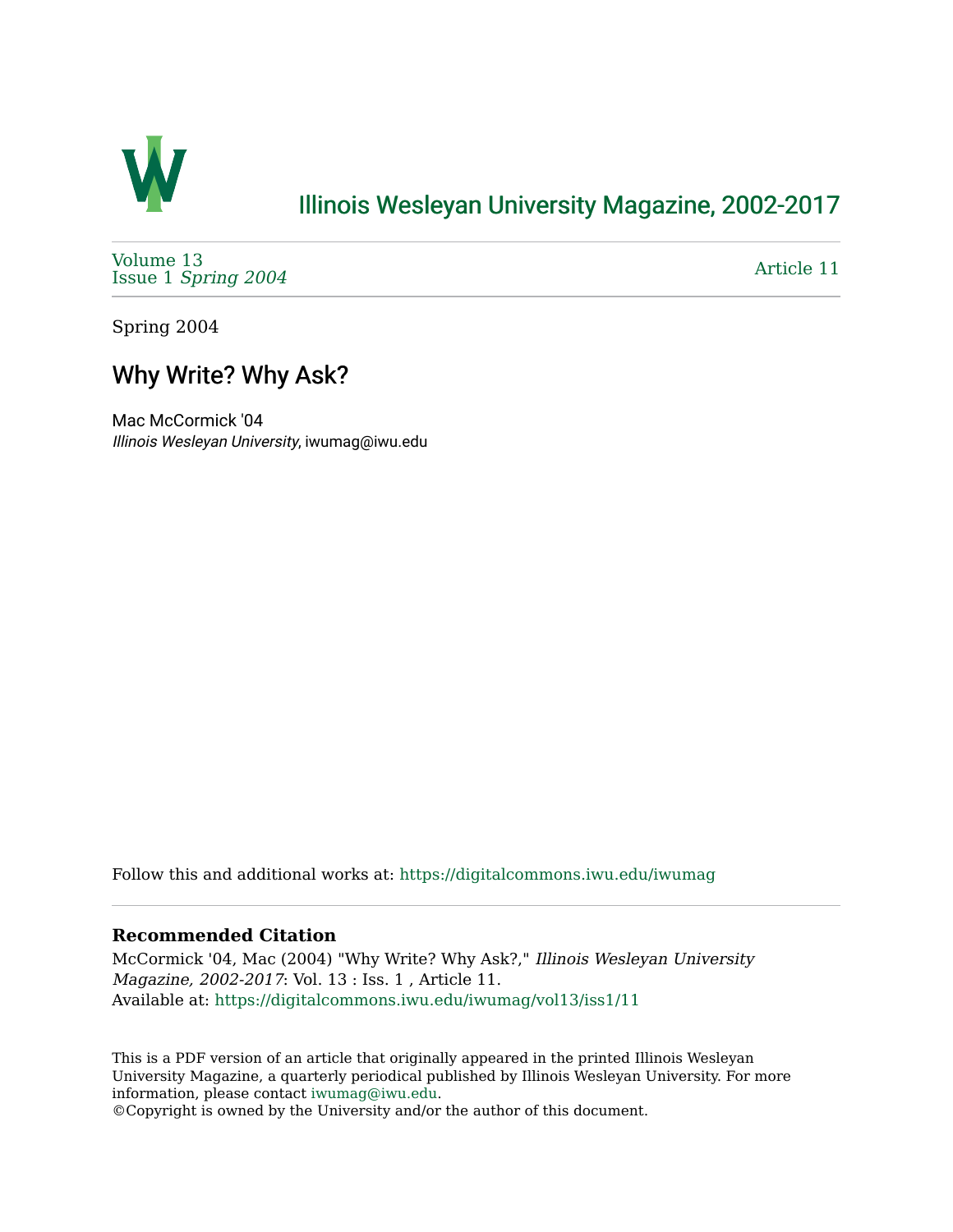## Why Write? Why Ask?

*Mac McCormick, a fourth-year English writing major, contributed the following essay to the Spring 2004 "Questions and Conclusions," a regular feature of IWU Magazine.*

I was reading in a different magazine (disloyal, I know) that researchers found something interesting about words: if the first and last letter of a word are in place, a reader can understand the word even if the rest of the letters are all mixed up. *Treherofe, tihs siltl mkaes ssene.* This is because when we read we look at the entire word — as a whole, rather than each letter separately. It's why those French Connection–U.K. shirts, with their jumbled obscenities, seem so extreme.



Now, I was putting some files away for a professor the other day when I noticed a tab in a book that said "Why Write," on it. Since I had gone into relative freefall concerning the article you're now reading, I figured I could use any help I could get, so I picked it up and looked at it. Underlined near the top of the page was this:

"In the end the only validation for literature is something ineffable that can be neither captured, nor contained, nor manipulated, nor exploited. You must write for this thing itself every time you sit down to write."

It came from the introduction to *The Best American Short Stories 1988* by that year's editor, Mark Helprin. And it made me think about the little fact from the Different Magazine.

I realized: there's a reason I can't sit down and just state my motivation for writing in plain English, without all this but, you see, however that's taking up so much of everyone's time. It's not just words that need to be seen as wholes to make sense of them, it's everything. To steal a concept from Gestalt psychology: the wholes of things are greater than the sums of their parts. And it applies to a reason to write. I can take all of my separate conscious and unconscious reasons — communicative, political, monetary (ha!), ego-congratulatory, etc. — and add them all up, and still not have it. The ineffable reason to write, the real reason to write, exists in this weird, inexplicable place outside of all the little, palpable, and ultimately inadequate reasons I or anyone can come up with.

It's why for years there have been defenses of poetry and explanations of writing by all kinds of authors, as if there's something very wrong with what they're doing. The implication is that doing something and lacking a describable reason for doing it must be wrong. For years critics,